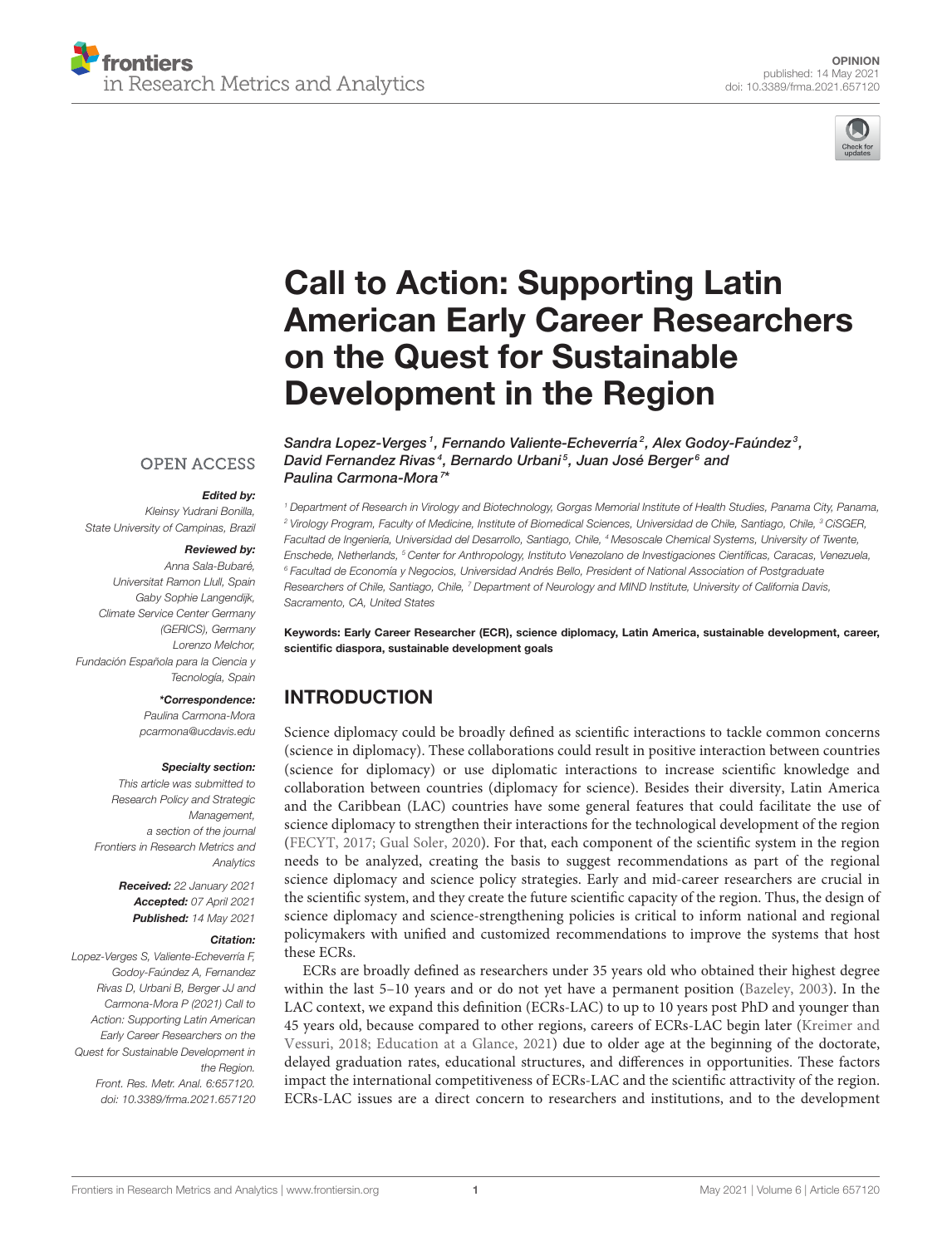Lopez-Verges et al. Supporting LAC ECRs for SDGs

strategies of LAC countries. A supportive system that enables a sustainable research career provides an important scaffold for knowledge and technological development in local or regional contexts. LAC countries have diverse levels of scientific development; but overall, the percentage of GDP allocated to research, technology, and innovation is <1% (up to 10 times lower than most high-income countries) and has been decreasing in recent years, leaving research systems in a noncompetitive position [\(IDB, 2010;](#page-5-1) [RICYT, 2019;](#page-5-2) Bolaños-Villegas et al., [2020\)](#page-4-4). Less opportunities for scientific education, training, and academic positions are proposed to contribute to the high mobility of doctoral students and ECRs out of the region [\(Lemarchand, 2015\)](#page-5-3). ECRs-LAC can be split into three mobility groups based on their professional trajectories: (1) those who pursued their professional development in their home country, (2) those who undertook part of their training abroad and then returned to their home country, and (3) those who left their home country to pursue a career and remained abroad (scientific diaspora) [\(Pinto-Baleisan and Delage, 2017\)](#page-5-4). These career paths could inherently influence access to opportunities. Are LAC scientific systems able to compete in current knowledge production dynamics and respond to the motivations of ECRs-LAC mobility?

Some LAC countries (i.e., Brazil, Mexico, Chile, and Argentina) have their own renowned doctoral programs, allowing many ECRs to pursue their professional development at home (mobility group 1) [\(Lemarchand, 2015\)](#page-5-3) and attracting PhD students from other LAC countries. In recent decades, many LAC governments have invested in fellowship programs that allow ECRs to undergo specialized training outside the region<sup>[1](#page-1-0)</sup> [\(IESALC, 2019\)](#page-5-5). This has created unprecedented academic exchange and mobility. Such programs have had a significant impact in countries without scientific doctoral programs; but without parallel local investment, newly trained ECRs (mobility group 2) return to scientific systems that lack sufficient infrastructure and funding agencies to support their reinsertion and fully harness their training<sup>[2](#page-1-1)</sup> [\(Ramírez, 2018\)](#page-5-6) (**[Table 1](#page-2-0)**). The factors influencing ECRs-LAC mobility have not been fully harnessed to inform policies that better support their career trajectories for personal, national, and regional benefits [\(Dalton, 2008\)](#page-4-5). Some efforts have addressed the effect of internationalization of LAC scholars through reinsertion programs that facilitate employment upon returning home[3](#page-1-2) Civic organizations have contributed by presenting evidence and

proposed new policies impacting ECRs-LAC<sup>[4](#page-1-3)</sup>. Independent and governmental agency-supported networks of LAC researchers create additional mechanisms of communication between researchers in the region and the diaspora<sup>[5](#page-1-4)</sup> (Gaillard and Gaillard, [2014\)](#page-4-6) (**[Table 1](#page-2-0)**). At the regional and ground levels, ECR organizations like the Global Young Academy (GYA), The World Academy of Sciences Young Affiliates Network (TWAS-TYAN), and National Young Academies (NYAs) continue to create new opportunities in the field of science diplomacy for LAC countries.

Through this opinion, we encourage reflection and dialogue on the issues that the ECRs-LAC face. By considering these challenges and actively participating in studies about ECRs, we hope to create strategies to better support the next generation of science change-makers in the region. The success of this study requires collaboration between ECR organizations and policymakers. Harnessing the human capital that ECRs-LAC represent is crucial for the region to meet the United Nations (UN) 2030 sustainable development goals<sup>[6](#page-1-5)</sup>.

### CHALLENGES AFFECTING ECRS, HOW THE SITUATION IN LAC IS DIFFERENT

Globally, ECRs represent a more vulnerable group in the field of research, facing specific challenges, which may also vary between regions. The overall increase in doctorate graduates and deficient creation of new professional opportunities are resulting in increased ECR job insecurity, jeopardizing the continuity of ECRs in academia or allied industries [\(Editorial, 2016;](#page-4-7) [Interview,](#page-5-7) [2019\)](#page-5-7). These issues have been exacerbated worldwide by the COVID-19 pandemic, leading to more professional precarity, less funding, and increased job insecurity [\(Byrom, 2020;](#page-4-8) [Editorial,](#page-4-9) [2020;](#page-4-9) [Paula, 2020\)](#page-5-8). The effect could be stronger in LAC, a region with lower investment in research<sup>[7](#page-1-6)</sup> [\(Bolaños-Villegas et al.,](#page-4-4)

[https://cancilleria.gob.ar/es/actualidad/boletin/redes-de-cientificos-argentinos](https://cancilleria.gob.ar/es/actualidad/boletin/redes-de-cientificos-argentinos-por-el-mundo)[por-el-mundo](https://cancilleria.gob.ar/es/actualidad/boletin/redes-de-cientificos-argentinos-por-el-mundo)

<span id="page-1-0"></span><sup>1</sup>Examples of mobility programs in LAC that are part of a governmental scheme: [https://www.senacyt.gob.pa/becas-internacionales-e-insercion-de](https://www.senacyt.gob.pa/becas-internacionales-e-insercion-de-becarios/)[becarios/](https://www.senacyt.gob.pa/becas-internacionales-e-insercion-de-becarios/)

[http://www.dipres.gob.cl/597/articles-163122\\_r\\_ejecutivo\\_institucional.pdf](http://www.dipres.gob.cl/597/articles-163122_r_ejecutivo_institucional.pdf) [https://minciencias.gov.co/convocatorias/formacion-y-vinculacion-capital](https://minciencias.gov.co/convocatorias/formacion-y-vinculacion-capital-humano-alto-nivel/convocatoria-doctorados-en-el)[humano-alto-nivel/convocatoria-doctorados-en-el](https://minciencias.gov.co/convocatorias/formacion-y-vinculacion-capital-humano-alto-nivel/convocatoria-doctorados-en-el)

[https://www.conacyt.gob.mx/index.php/becas-y-posgrados/becas-en-el](https://www.conacyt.gob.mx/index.php/becas-y-posgrados/becas-en-el-extranjero/estancias-posdoctorales-y-sabaticas-en-el-extranjero)[extranjero/estancias-posdoctorales-y-sabaticas-en-el-extranjero](https://www.conacyt.gob.mx/index.php/becas-y-posgrados/becas-en-el-extranjero/estancias-posdoctorales-y-sabaticas-en-el-extranjero)

[http://www.pronabec.gob.pe/modPublicaciones/2020/Memoria%20Anual](http://www.pronabec.gob.pe/modPublicaciones/2020/Memoria%20Anual%202018%20-%20Pronabec.pdf) [%202018%20-%20Pronabec.pdf.](http://www.pronabec.gob.pe/modPublicaciones/2020/Memoria%20Anual%202018%20-%20Pronabec.pdf)

<span id="page-1-1"></span><sup>2</sup>Programa Inserción de becarios SENACYT-Panama [https://www.senacyt.gob.pa/](https://www.senacyt.gob.pa/wp-content/uploads/2017/02/PIB-2015-Reglamento.pdf) [wp-content/uploads/2017/02/PIB-2015-Reglamento.pdf](https://www.senacyt.gob.pa/wp-content/uploads/2017/02/PIB-2015-Reglamento.pdf)

<span id="page-1-2"></span><sup>3</sup>For example, the RAICES program (Argentina): [https://web.archive.org/](https://web.archive.org/web/20110902184504/http://www.raices.mincyt.gov.ar/documentos/Programa%20Raices%202011.pdf) [web/20110902184504/http://www.raices.mincyt.gov.ar/documentos/Programa](https://web.archive.org/web/20110902184504/http://www.raices.mincyt.gov.ar/documentos/Programa%20Raices%202011.pdf)

[<sup>%20</sup>Raices%202011.pdf.](https://web.archive.org/web/20110902184504/http://www.raices.mincyt.gov.ar/documentos/Programa%20Raices%202011.pdf) In Chile [https://www.conicyt.cl/pai/category/lineas-del](https://www.conicyt.cl/pai/category/lineas-del-programa/atraccion-de-cientificos-en-el-extranjero/)[programa/atraccion-de-cientificos-en-el-extranjero/](https://www.conicyt.cl/pai/category/lineas-del-programa/atraccion-de-cientificos-en-el-extranjero/)

[https://www.conicyt.cl/pai/category/lineas-del-programa/insercion-en-la](https://www.conicyt.cl/pai/category/lineas-del-programa/insercion-en-la-academia/)[academia/.](https://www.conicyt.cl/pai/category/lineas-del-programa/insercion-en-la-academia/)

<span id="page-1-3"></span><sup>4</sup>[https://globalyoungacademy.net/activities/the-global-state-of-young](https://globalyoungacademy.net/activities/the-global-state-of-young-scientists/)[scientists/,](https://globalyoungacademy.net/activities/the-global-state-of-young-scientists/) [https://redeschilenas.cl/2021/01/03/dic-2020-boletin-rech/v.](https://redeschilenas.cl/2021/01/03/dic-2020-boletin-rech/v) [https://anip.cl/uncategorized/el-decalogo-de-la-investigacion/?\\_thumbnail\\_id=](https://anip.cl/uncategorized/el-decalogo-de-la-investigacion/?_thumbnail_id=495) [495](https://anip.cl/uncategorized/el-decalogo-de-la-investigacion/?_thumbnail_id=495)<https://anip.cl/insercion-laboral-de-posgraduados/>

[https://www.csic.edu.uy/sites/csic/files/documentos/el\\_apoyo\\_a\\_la\\_repatriacion\\_de](https://www.csic.edu.uy/sites/csic/files/documentos/el_apoyo_a_la_repatriacion_de_cientificos_desde_la_universidad_de_la_republica_oriental_del_uruguay_%282%29.pdf) [\\_cientificos\\_desde\\_la\\_universidad\\_de\\_la\\_republica\\_oriental\\_del\\_uruguay\\_%28](https://www.csic.edu.uy/sites/csic/files/documentos/el_apoyo_a_la_repatriacion_de_cientificos_desde_la_universidad_de_la_republica_oriental_del_uruguay_%282%29.pdf) [2%29.pdf.](https://www.csic.edu.uy/sites/csic/files/documentos/el_apoyo_a_la_repatriacion_de_cientificos_desde_la_universidad_de_la_republica_oriental_del_uruguay_%282%29.pdf)

<span id="page-1-4"></span><sup>5</sup>Examples of LAC diaspora networks: [https://redeschilenas.cl/redes-miembro](https://redeschilenas.cl/redes-miembro-rech/)[rech/](https://redeschilenas.cl/redes-miembro-rech/)

<https://www.cientificos.pe/>

<http://redtalentos.gob.mx/index.php>

<span id="page-1-5"></span><sup>6</sup> Innovation and technology fuel economies, diverse metrics point toward investing in science for economic development: [https://publications.iadb.org/](https://publications.iadb.org/publications/spanish/document/Ciencia-tecnolog%C3%ADa-e-innovaci%C3%B3n-en-Am%C3%A9rica-Latina-y-el-Caribe-Un-compendio-estad%C3%ADstico-de-indicadores.pdf) [publications/spanish/document/Ciencia-tecnolog%C3%ADa-e-innovaci%C3](https://publications.iadb.org/publications/spanish/document/Ciencia-tecnolog%C3%ADa-e-innovaci%C3%B3n-en-Am%C3%A9rica-Latina-y-el-Caribe-Un-compendio-estad%C3%ADstico-de-indicadores.pdf) [%B3n-en-Am%C3%A9rica-Latina-y-el-Caribe-Un-compendio-estad%C3](https://publications.iadb.org/publications/spanish/document/Ciencia-tecnolog%C3%ADa-e-innovaci%C3%B3n-en-Am%C3%A9rica-Latina-y-el-Caribe-Un-compendio-estad%C3%ADstico-de-indicadores.pdf) [%ADstico-de-indicadores.pdf.](https://publications.iadb.org/publications/spanish/document/Ciencia-tecnolog%C3%ADa-e-innovaci%C3%B3n-en-Am%C3%A9rica-Latina-y-el-Caribe-Un-compendio-estad%C3%ADstico-de-indicadores.pdf)

<span id="page-1-6"></span> $^7$ <https://www.cgap.org/research/data/2018-funding-latin-america-and-caribbean> [https://www.cepal.org/es/comunicados/america-latina-caribe-rezagada](https://www.cepal.org/es/comunicados/america-latina-caribe-rezagada-investigacion-desarrollo)[investigacion-desarrollo](https://www.cepal.org/es/comunicados/america-latina-caribe-rezagada-investigacion-desarrollo)

[https://www.imf.org/en/News/Articles/2020/08/12/na081320-lack-of-human](https://www.imf.org/en/News/Articles/2020/08/12/na081320-lack-of-human-capital-is-holding-back-latin-americas-growth)[capital-is-holding-back-latin-americas-growth](https://www.imf.org/en/News/Articles/2020/08/12/na081320-lack-of-human-capital-is-holding-back-latin-americas-growth)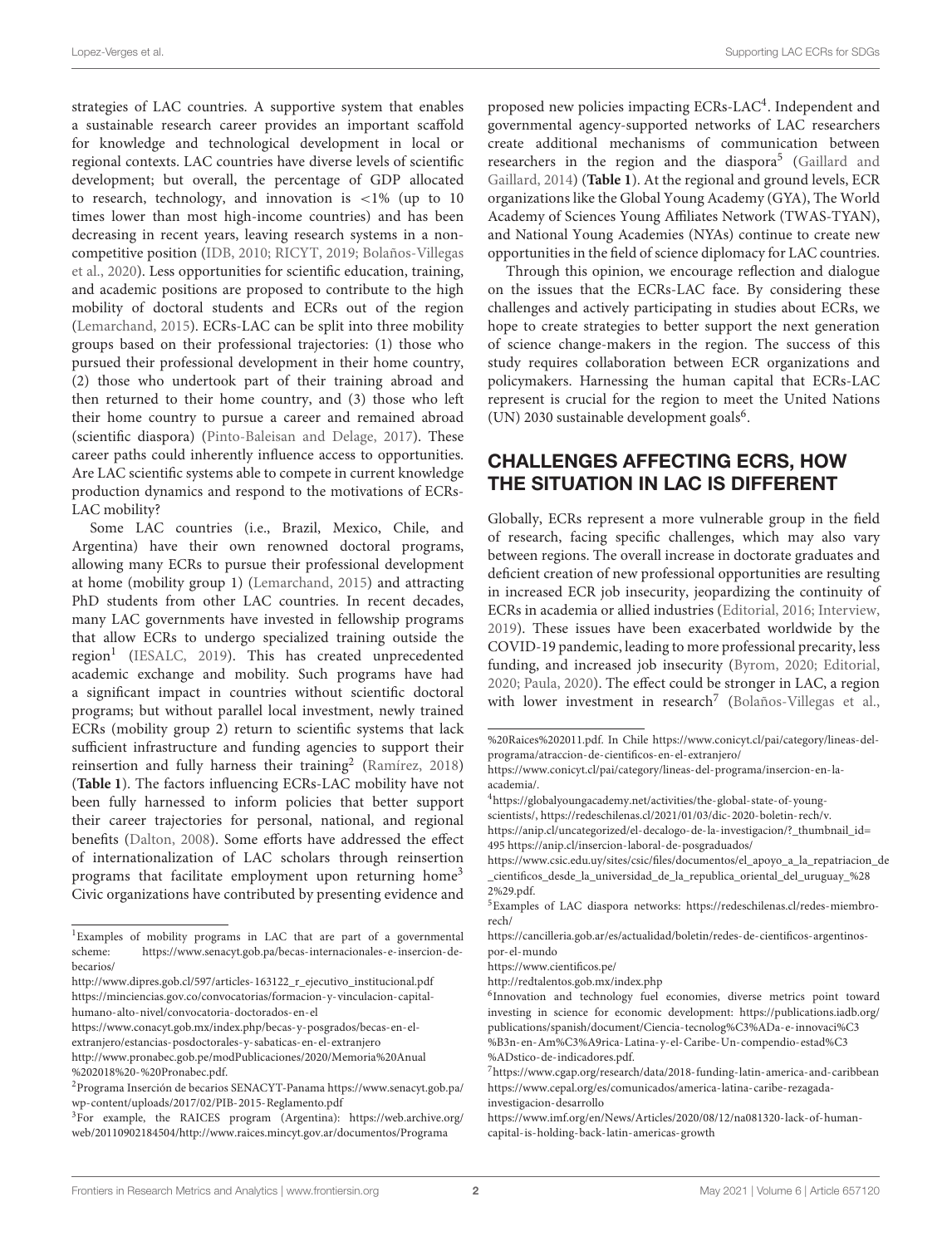<span id="page-2-0"></span>TABLE 1 | Towards a better understanding of the challenges ECRs-LAC face to support the development of stronger scientific systems in LAC.

| <b>Challenges/questions</b>                                      | Actors*                                                                                                                                        | Ways forward/recommendations                                                                                                                                                                                                                                                             |
|------------------------------------------------------------------|------------------------------------------------------------------------------------------------------------------------------------------------|------------------------------------------------------------------------------------------------------------------------------------------------------------------------------------------------------------------------------------------------------------------------------------------|
| Current circumstances faced per<br>professional mobility groups  | Governments, scientific societies, and ECR<br>organizations                                                                                    | Studies to understand the current circumstances of ECRs-LAC<br>and strategic plan to equal opportunity for mobility                                                                                                                                                                      |
| Access and availability of higher education<br>opportunities     | Governments, scientific societies, and ECR<br>organizations                                                                                    | Increase national graduate programs and create new regional<br>graduate programs and fellowships                                                                                                                                                                                         |
| Repatriation/reinsertion                                         | Governments, scientific societies, and industry or<br>start-up incubators/stimuli                                                              | Programs that consider not only funding but also infrastructure<br>and institutional support                                                                                                                                                                                             |
| Connection with the diaspora                                     | Governments, research institutions, scientific<br>societies, industry or start-up incubators, diaspora<br>organizations, and ECR organizations | Science diplomacy programs to increase collaborations and<br>exchanges taking advantage of strengths of the science from the<br>new country of the diaspora. Agreements and funding for<br>partnerships. Facilitate access to research facilities                                        |
| Assessing the quality of ECRs-LAC<br>research                    | Governments, scientific societies, and ECR<br>organizations                                                                                    | Determine what the quality of research is and its scientific or<br>societal impacts and create better research assessment to<br>generate a more holistic view of research performance that<br>benefits all research fields                                                               |
| Impact and internationalization of<br><b>ECRs-LAC</b> research   | Governments, scientific societies, research<br>institutions, ECR organizations, and international<br>organizations                             | Design specific strategies for the region on open access of<br>research (for LAC researchers to have access to international<br>production and for LAC publications to be read globally)<br>publication cost, international collaboration in a win-win design (no<br>"colonial science") |
| Quantification of the public policy of<br>research in the region | ONU, CEPAL, research institutions, and Ministries of<br>Science or relevant divisions                                                          | Assess current policies and their actual impact/value in the<br>research systems through a science policy lens to modify existing<br>research-related policies or create new ones accordingly                                                                                            |

Here, the main challenges/questions of ECRs-LAC, along with the diverse actors that should be involved in addressing such challenges, and ways forward/recommendations to have a supportive research environment for ECRs are presented.

\*Examples of ECRs and diaspora organizations and networks: Global Young Academy (international ECR organization), TYAN-TWAS (international ECR network from an international scientific academy), Redes Chilenas-Chile (independent ECR network including diaspora), RAICES-Argentina (governmental agency program for diaspora), RedGlobal MX-Mexico (independent diaspora network established with governmental support).

[2020;](#page-4-4) [Pérez Ortega and Wessel, 2020\)](#page-5-9). Regional ECR-focused studies conducted by the GYA in Brazil, ASEAN (Association of Southeast Asian Nations), and Africa [\(Beaudry, 2014;](#page-4-10) Geffers et al., [2017;](#page-4-11) [Neumann, 2018\)](#page-5-10) have highlighted specific regional challenges. Mobility and career internationalization during ECR training are common. However, these are increased in Africa and LAC regions [\(Beaudry, 2014;](#page-4-10) [Geffers et al., 2017;](#page-4-11) [Neumann,](#page-5-10) [2018;](#page-5-10) [Rivero et al., 2020\)](#page-5-11) where international mobility is a necessity due to a lack of appropriate graduate programs or topic-specific expertise in the home country of an ECR (Castillo Jaén, [2005;](#page-4-12) [Lemarchand, 2015\)](#page-5-3). A better understanding of the mobility of ECRs-LAC could help design through diplomacy for science, regional strategies that support improvement in graduate programs, and research careers in the region (**[Table 1](#page-2-0)**). This will enable ECRs-LAC to have increased opportunities to access quality training, the underlying premise creating the Instituto de Educación Superior de América Latina y el Caribe (IESALC-UNESCO).

The ECR trajectories defined earlier could also impact access to further opportunities. ECRs-LAC hired as postdoctoral fellows usually confront disadvantages based on financial constraints, lack of institutional support and retirement savings, and low salaries compared to young scientists in similar positions in developed countries (Righini and Mota, [2018\)](#page-5-12). Further, the LAC private sector does not report R&D expenditures [\(Islam, 2014\)](#page-5-13) to create opportunities for this workforce.

While many challenges of ECRs are global, research "ecosystems" (higher education and research institutions, government agencies, private sector, and relevant policies) in LAC contribute to the isolation of issues that stem, for example, from international mobility. A trend in some LAC countries to assign more value to professionals who have international training may cause bias in job prospects, hiring processes, salaries, performance evaluation (preventing objective assessment of research quality), and funding adjudication [\(Cantini et al., 2019;](#page-4-13) [Chiappa and Perez Mejias, 2019\)](#page-4-14). In a region with great social and economic inequalities, with inequitable opportunities for higher education, this bias for internationalization could perpetuate or strengthen the advantages of higher social classes [\(Perez Mejias et al., 2018\)](#page-5-14). Accordingly, some programs may consider merits and the socio-economic level of students but more data are needed to understand the impact of such solutions<sup>[8](#page-2-1)</sup> (UN, Department of Economic and Social Affairs, [2020\)](#page-5-15). While global experience is indeed an added value with inherent validity in terms of competitiveness and excellence, vigilance to practices in processes related to human capital management is advised. An a priori and subjective undervaluation of domestic education and training creates a vicious circle that threatens the quality of the same systems that are the focus of improvement. Also, an ultra-protective system benefiting national graduates, regardless of international competitiveness, is also a dangerous trend.

<span id="page-2-1"></span><sup>8</sup>Conversations on academic merit: [https://www.acusafrica.com/post/](https://www.acusafrica.com/post/cuppaconversation-the-limits-of-academic-merit-in-chile) [cuppaconversation-the-limits-of-academic-merit-in-chile;](https://www.acusafrica.com/post/cuppaconversation-the-limits-of-academic-merit-in-chile) Scholarships for developing countries: [https://www.topuniversities.com/student-info/](https://www.topuniversities.com/student-info/scholarships/international-scholarships-students-developing-countries) [scholarships/international-scholarships-students-developing-countries](https://www.topuniversities.com/student-info/scholarships/international-scholarships-students-developing-countries)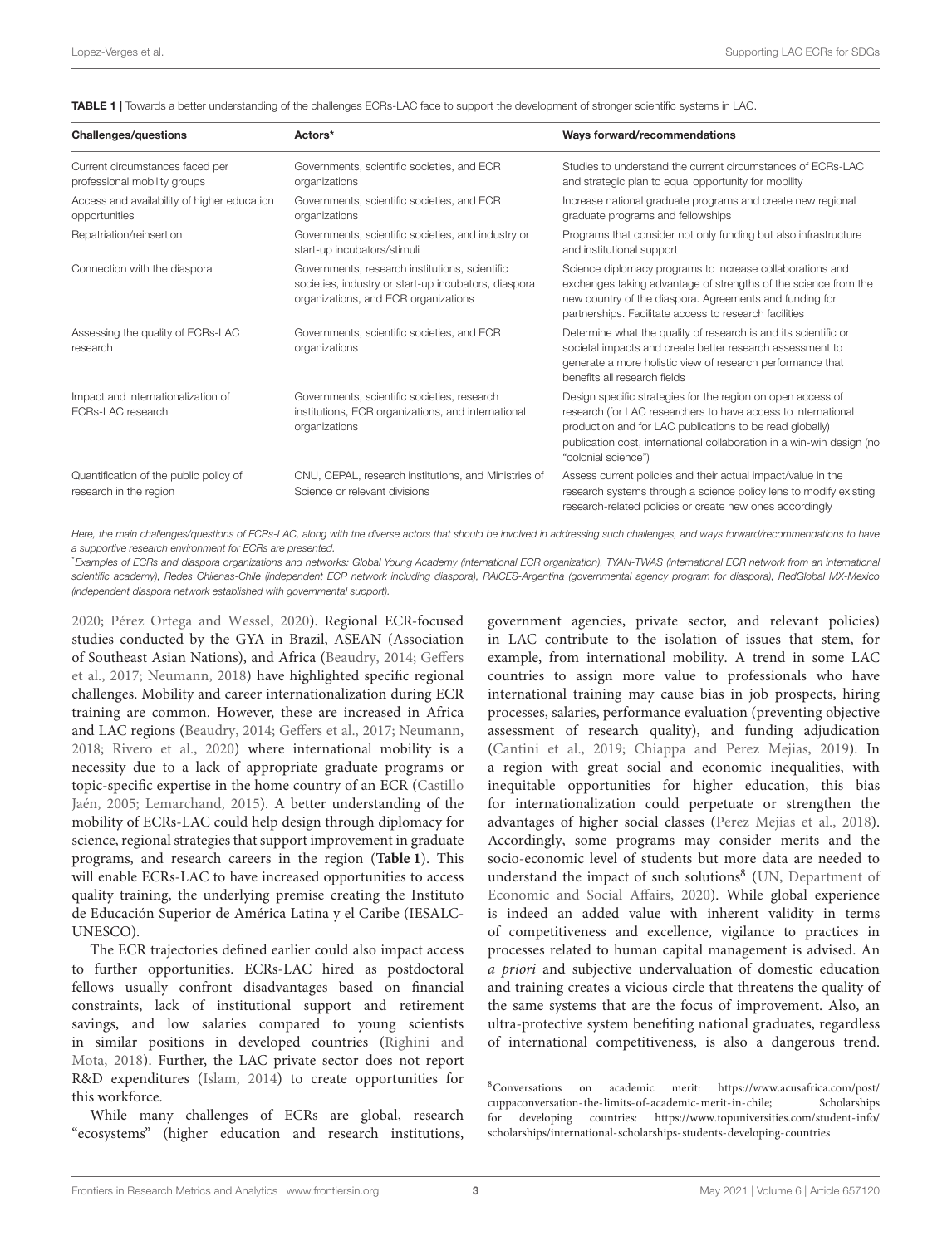Moreover, reinsertion of ECRs who graduated abroad into their national systems as independent researchers can be complicated by bureaucratic and time-consuming recognition systems of studies abroad<sup>[9](#page-3-0)</sup>. This threatens international or regional agreements that aim to increase international exchange and collaboration, a relevant situation considering that LAC is one of the regions with the poorest intra-regional mobility, with countries turning to the Global North $10$ . Both unbalanced internationalism and national inbreeding can be detrimental to conducive research systems. A structured assessment system for the quality of research produced by ECRs-LAC could be designed and implemented to generate a more holistic view of research performance and its impact (**[Table 1](#page-2-0)**).

Motivations for home country return are broad and hard to assess as isolated entities. These include scientific trends, national funding guidelines, personal circumstances, instability in host countries, or a combination of many. They have been analyzed in some LAC countries [\(Rivero,](#page-5-16) [2018;](#page-5-16) [Rivero and Peña, 2020;](#page-5-17) [Stehli, 2020\)](#page-5-18). Often, the main motivation emanates from funding agreements to pursue training abroad that make return mandatory. Additional programs to support repatriation and insertion of highly skilled workers through funds for research and salary<sup>[11](#page-3-2)</sup> (Arce Miyaki and Gomis Hernández, [2019\)](#page-4-15) are key to fully harness the training pursued (**[Table 1](#page-2-0)**). Unfortunately, oftentimes, ECRs-LAC do not have the equipment or infrastructure necessary for their research or their home institution does not hire them once a grant is completed<sup>[12](#page-3-3)</sup> [\(Barañao, 2016\)](#page-4-16). Consequently, a fourth mobility subgroup is created by researchers who returned home but, because of sociopolitical or economic reasons or lack of opportunities, decided to emigrate again.

### HOW REGIONAL STRATEGIES COULD INCREASE COMPETITIVE RESEARCH IN THE LAC REGION

Irrespective of location, the scientific diaspora can actively contribute to knowledge development and exchange with their home country [\(Barré et al., 2003;](#page-4-17) [Palacios-Callender and Roberts,](#page-5-19) [2018;](#page-5-19) [Labrianidis et al., 2019\)](#page-5-20) as their potential in science diplomacy and bilateral facilitation is a well-established notion [\(Burns, 2013;](#page-4-18) [Wren, 2014\)](#page-5-21). A well-connected diaspora may aid reinsertion strategies [\(Stehli, 2020\)](#page-5-18) and help in designing national and regional graduate programs that could increase intraregional mobility, strengthening regional collaboration, and increasing productivity and visibility of research from ECRs-LAC (**[Table 1](#page-2-0)**). ECRs-LAC could also pose as great science ambassadors for their countries, harnessing international connections and intermixing them in their home countries. LAC countries can actively integrate the diaspora in their science diplomacy strategies, create and strengthen scientific diaspora networks, and learn about successful cases from other countries [\(Gual Soler, 2020\)](#page-4-1) (**[Table 1](#page-2-0)**). Such concepts are already part of the science diplomacy approach of Spain [\(Elorza Moreno et al., 2017\)](#page-4-19). In Latin America, successful examples of diaspora networks exist either as part of a ministerial framework (e.g., Argentina, Mexico) or as groups of independent networks (e.g., Chile) $13$ . Similarly, ECRs-LAC, regardless of location, could play a role in science diplomacy and sustainable development of their country and region through government institutions and international and ECR organizations like the GYA and TWAS-TYAN. They can give a diverse perspective on ECR issues. Cross-disciplinary studies that focus on surveying the current landscape of ECRs-LAC are still needed to understand how regional scientific systems are supporting their careers (**[Table 1](#page-2-0)**). Comparing with other regions can help discriminate general issues from specific regional ones and learn from best practices. Sub-regional associations built their research agendas based on common institutional guidelines that likely differ within LAC, originating disparities in reaching pan-regional goals $14$ . The call to action is to identify the best strategies to solve roadblocks in the way of ECRs-LAC, so the region can benefit from their knowledge production. For each main challenge faced by ECRs-LAC, we suggest which essential actors should participate in the discussion to generate recommendations and ways forward to respond to these issues using data already generated or that need to be generated from multidisciplinary regional and national studies (**[Table 1](#page-2-0)**).

### OPENING THE DISCUSSION ON ECRS-LAC

Identification of ECRs-LAC concerns can be instrumental in the development of supportive policies for national scientific agendas. ECR networks and international organizations that include ECRs-LAC living in the region and the

<span id="page-3-0"></span><sup>9</sup>Future analyses could show the impact of the new Regional Convention On The Recognition Of Studies, Degrees And Diplomas In Higher Education In LAC: [http://www.iesalc.unesco.org/2019/07/15/23-countries-adopted-the-new](http://www.iesalc.unesco.org/2019/07/15/23-countries-adopted-the-new-regional-convention-on-the-recognition-of-studies-degrees-and-diplomas-in-higher-education-in-lac/)[regional-convention-on-the-recognition-of-studies-degrees-and-diplomas-in](http://www.iesalc.unesco.org/2019/07/15/23-countries-adopted-the-new-regional-convention-on-the-recognition-of-studies-degrees-and-diplomas-in-higher-education-in-lac/)[higher-education-in-lac/](http://www.iesalc.unesco.org/2019/07/15/23-countries-adopted-the-new-regional-convention-on-the-recognition-of-studies-degrees-and-diplomas-in-higher-education-in-lac/)

[http://portal.unesco.org/es/ev.php-URL\\_ID=49523&URL\\_DO=DO\\_TOPIC&](http://portal.unesco.org/es/ev.php-URL_ID=49523&URL_DO=DO_TOPIC&URL_SECTION=201.html) [URL\\_SECTION=201.html.](http://portal.unesco.org/es/ev.php-URL_ID=49523&URL_DO=DO_TOPIC&URL_SECTION=201.html)

<span id="page-3-1"></span> $^{10}\mathrm{https://monitor.icef.com/2019/10/new-scheme- aims-to-boost-student-}$ [mobility-within-latin-america/.](https://monitor.icef.com/2019/10/new-scheme-aims-to-boost-student-mobility-within-latin-america/)

<span id="page-3-2"></span><sup>11</sup>For example, Programa Inserción de becarios, SENACYT, Panama [https://www.](https://www.senacyt.gob.pa/wp-content/uploads/2017/02/PIB-2015-Reglamento.pdf) [senacyt.gob.pa/wp-content/uploads/2017/02/PIB-2015-Reglamento.pdf](https://www.senacyt.gob.pa/wp-content/uploads/2017/02/PIB-2015-Reglamento.pdf)

Programa Atracción e Inserción de Capital Humano Avanzado, CONICYT, Chile [https://www.conicyt.cl/pai/sobre-pai/que-es](https://www.conicyt.cl/pai/sobre-pai/que-es-pai/)[pai/.](https://www.conicyt.cl/pai/sobre-pai/que-es-pai/)

<span id="page-3-3"></span><sup>&</sup>lt;sup>12</sup>Pew Latin American Fellows, an example of a non-governmental program including repatriation funds: [https://www.pewtrusts.org/en/research-and](https://www.pewtrusts.org/en/research-and-analysis/fact-sheets/2014/10/a-ripple-effect-on-latin-american-science)[analysis/fact-sheets/2014/10/a-ripple-effect-on-latin-american-science.](https://www.pewtrusts.org/en/research-and-analysis/fact-sheets/2014/10/a-ripple-effect-on-latin-american-science)

<span id="page-3-4"></span><sup>13</sup>Networks of Argentinean researchers abroad are institutionalized under the Ministry of Science, Technology and Innovation, and are intended to function as science diplomacy and policy actors: [https://](https://www.argentina.gob.ar/sites/default/files/if-2020-66820401-apn-spypctei-mct_anexo_iv_reglamento_del_sistema_de_redes_de_cientifico-as_argentino-as_en_el_exterior.pdf) [www.argentina.gob.ar/sites/default/files/if-2020-66820401-apn-spypctei-](https://www.argentina.gob.ar/sites/default/files/if-2020-66820401-apn-spypctei-mct_anexo_iv_reglamento_del_sistema_de_redes_de_cientifico-as_argentino-as_en_el_exterior.pdf)

[mct\\_anexo\\_iv\\_reglamento\\_del\\_sistema\\_de\\_redes\\_de\\_cientifico-as\\_argentino-](https://www.argentina.gob.ar/sites/default/files/if-2020-66820401-apn-spypctei-mct_anexo_iv_reglamento_del_sistema_de_redes_de_cientifico-as_argentino-as_en_el_exterior.pdf)

[as\\_en\\_el\\_exterior.pdf.](https://www.argentina.gob.ar/sites/default/files/if-2020-66820401-apn-spypctei-mct_anexo_iv_reglamento_del_sistema_de_redes_de_cientifico-as_argentino-as_en_el_exterior.pdf) An independent Mexican network was established with support of governmental agencies from Mexico [https://www.redglobalmx.eu/.](https://www.redglobalmx.eu/) Redes Chilenas groups Chilean diaspora networks - mostly ECRs. Despite not being under an institutional framework, they have an impact on science policy [https://redeschilenas.cl/.](https://redeschilenas.cl/)

<span id="page-3-5"></span><sup>14</sup>Subregional associations in LAC: Mercosur<https://www.recyt.mercosur.int/> and CARICOM [https://caricom.org/category/science-and-technology/.](https://caricom.org/category/science-and-technology/)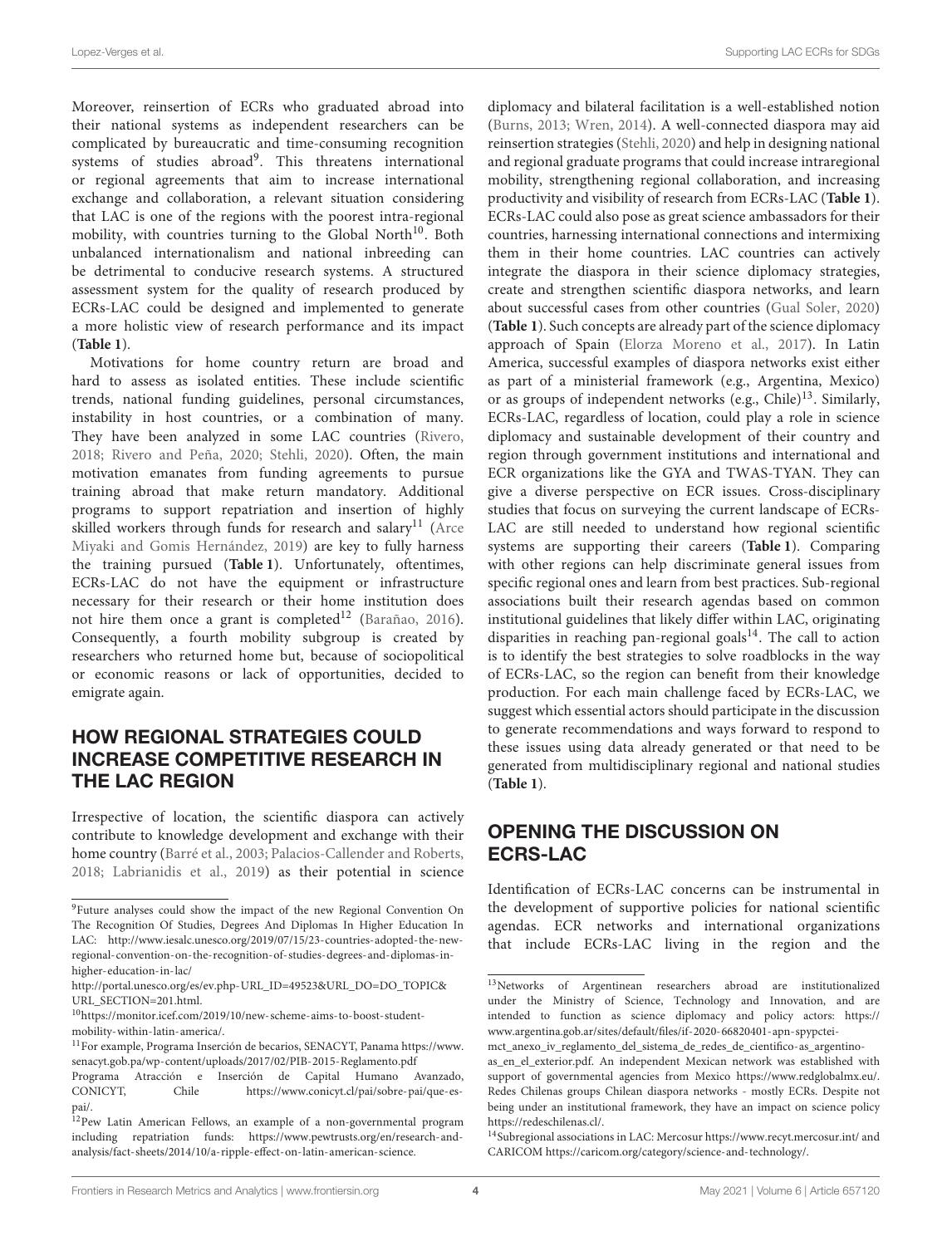diaspora should work together in designing studies to understand their particular challenges and to communicate them to relevant national and regional institutions. The diaspora can directly contribute to locally based ECRs on scientific collaboration and science diplomacy strategies that have a direct impact on the scientific progress in their home country.

While there have been efforts made to assess the status of ECRs-LAC, such as focusing on specific countries, disciplines, and aspects of their careers, a more holistic and systematic assessment is required. The GYA, in collaboration with other scientific academies like TWAS-TYAN, is undertaking this task as an ECR organization that is able to provide a voice to the diverse young researchers in the region. The study targets countries with different research profiles as a proxy of diverse LAC systems. Such evaluation in a regional and integrative approach will enable a combination of science diplomacy strategies and policies for a harmonized advancement of research in the region that could allow science-based sustainable development. This opinion article is based on currently available information on the topic and is an invitation to dialogue about ECRs in general and ECRs-LAC.

## AUTHOR CONTRIBUTIONS

All authors contributed to the bibliographical search, discussion, writing, and editing of the article.

### FUNDING

The GYA administrative office is publicly funded and hosted at the German National Academy of Sciences Leopoldina. The wide array of GYA activities are supported by a range of international public and private funders.

### ACKNOWLEDGMENTS

SL-V, FV-E, AG-F, DF, BU, and PC-M are members or alumni of the Global Young Academy (GYA). SL-V is a member of the Sistema Nacional de Investigación (SNI) from SENACYT, Panama. We would like to thank the office staff of GYA for reviewing the draft of this article and Dr. Anna Coussens, GYA alumna, for thoroughly reviewing the revised version. The authors would like to thank Dr. Alejandro Miranda-Nieto, a researcher from GYA GLoSYS-LAC, for the helpful feedback on this opinion piece.

#### **REFERENCES**

- <span id="page-4-15"></span>Arce Miyaki, O., and Gomis Hernández, R. (2019). Las cátedras Conacyt en los márgenes de la subcontratación y la flexibilidad laboral. Nóesis 28, 1–22. doi: [10.20983/noesis.2019.3.1](https://doi.org/10.20983/noesis.2019.3.1)
- <span id="page-4-16"></span>Barañao, L. (2016, September). Regional scientific education and the integration of latin america: a perspective from Argentina. Science & Diplomacy, Vol. 5. Available online at: [http://www.sciencediplomacy.](http://www.sciencediplomacy.org/perspective/2016/regional-scientific-education-and-integration-latin-america) [org/perspective/2016/regional-scientific-education-and-integration-latin](http://www.sciencediplomacy.org/perspective/2016/regional-scientific-education-and-integration-latin-america)[america](http://www.sciencediplomacy.org/perspective/2016/regional-scientific-education-and-integration-latin-america)
- <span id="page-4-17"></span>Barré, R., Hernández, V., Jean-Baptiste, M, et al. (2003). Chapter 10. Professional migration from Latin America and the Caribbean In: Diasporas scientifiques : Comment les pays en développement peuvent-ils tirer parti de leurs chercheurs et de leurs ingénieurs expatriés? Marseille : IRD Éditions. doi: [10.4000/books.irdeditions.2641.](https://doi.org/10.4000/books.irdeditions.2641) Available online at: [http://books.](http://books.openedition.org/irdeditions/2641) [openedition.org/irdeditions/2641](http://books.openedition.org/irdeditions/2641)>
- <span id="page-4-2"></span>Bazeley, P. (2003). Defining "Early Career" in research. Higher Educ. 45, 257–279. doi: [10.1023/A:1022698529612](https://doi.org/10.1023/A:1022698529612)
- <span id="page-4-10"></span>Beaudry, I. F. C. (2014). "The Global State of Young Scientists" Project Report and Recommendations. Global Young Academy. Available online at: [https://](https://globalyoungacademy.net/wp-content/uploads/2015/06/GYA_GloSYS-report_webversion.pdf) [globalyoungacademy.net/wp-content/uploads/2015/06/GYA\\_GloSYS-report\\_](https://globalyoungacademy.net/wp-content/uploads/2015/06/GYA_GloSYS-report_webversion.pdf) [webversion.pdf](https://globalyoungacademy.net/wp-content/uploads/2015/06/GYA_GloSYS-report_webversion.pdf) (accessed April 28, 2021).
- <span id="page-4-4"></span>Bolaños-Villegas, P., Cabrerizo, F., Brown, F., Zancan, P., Barrera, J., González-Muñoz, P., et al. (2020). Latin America: Reduced S&T Investment Puts Sustainable Development at Risk. San José: ScienceOpen. doi: [10.14293/S2199-1006.1.SOR-PPBPKUJ.v3](https://doi.org/10.14293/S2199-1006.1.SOR-PPBPKUJ.v3)
- <span id="page-4-18"></span>Burns, W. J. (2013). The Potential of Science Diasporas. Available online at: [https://](https://www.sciencediplomacy.org/perspective/2013/potential-science-diasporas) [www.sciencediplomacy.org/perspective/2013/potential-science-diasporas](https://www.sciencediplomacy.org/perspective/2013/potential-science-diasporas) (accessed April 28, 2021).
- <span id="page-4-8"></span>Byrom, N. (2020). The challenges of lockdown for early-career researchers. Elife. 9:e59634. doi: [10.7554/eLife.59634](https://doi.org/10.7554/eLife.59634)
- <span id="page-4-13"></span>Cantini, D., Chiappa, R., Karaka¸soglu, Y., Manathunga, C., Peters, C., Scholz, B., et al. (2019). Expert Report (Group 5) Converging Diversity: New Frames for 21st Century Doctoral Education. Revisiting Forces and Forms of Doctoral Education Worldwide, Herrenhausen Palace, Hannover, Germany. Available online at: [https://www.doctoral-education.info/dl/Workgroup-5\\_Societal-](https://www.doctoral-education.info/dl/Workgroup-5_Societal-Political-and-Cultural-Change-and-the-Role-of-Researcher.pdf)

[Political-and-Cultural-Change-and-the-Role-of-Researcher.pdf](https://www.doctoral-education.info/dl/Workgroup-5_Societal-Political-and-Cultural-Change-and-the-Role-of-Researcher.pdf) (accessed April 28, 2021).

- <span id="page-4-12"></span>Castillo Jaén, N. L. (2005). Informe nacional de educación superior de Panamá. UNESCO. Available online at: [https://unesdoc.unesco.org/ark:/](https://unesdoc.unesco.org/ark:/48223/pf0000150673) [48223/pf0000150673](https://unesdoc.unesco.org/ark:/48223/pf0000150673) (accessed April 28, 2021).
- <span id="page-4-14"></span>Chiappa, R., and Perez Mejias, P. (2019). Unfolding the direct and indirect effects of social class of origin on faculty income. High Educ. 78, 529–555. doi: [10.1007/s10734-019-0356-4](https://doi.org/10.1007/s10734-019-0356-4)
- <span id="page-4-5"></span>Dalton, R. (2008). Argentina: The come back. Nature 456, 441–442. doi: [10.1038/456441a](https://doi.org/10.1038/456441a)
- <span id="page-4-7"></span>Editorial (2016). Early-career researchers need fewer burdens and more support. Nature 538:427. doi: [10.1038/538427a](https://doi.org/10.1038/538427a)
- <span id="page-4-9"></span>Editorial (2020). Postdocs in crisis: science cannot risk losing the next generation. Nature 585:160. doi: [10.1038/d41586-020-02541-9](https://doi.org/10.1038/d41586-020-02541-9)
- <span id="page-4-3"></span>Education at a Glance (2021). OECD. Retrieved from: [https://www.oecd-ilibrary.](https://www.oecd-ilibrary.org/education/education-at-a-glance_19991487) [org/education/education-at-a-glance\\_19991487](https://www.oecd-ilibrary.org/education/education-at-a-glance_19991487) (accessed March 15, 2021).
- <span id="page-4-19"></span>Elorza Moreno, A., Melchor, L., Orts-Gil, G., Gracia, C., Lacunza, I., Izquierdo, B., et al. (2017). Spanish Science Diplomacy: A Global and Collaborative Bottom-Up Approach. Science and Diplomacy. Available online at: [https://www.](https://www.sciencediplomacy.org/article/2017/spanish-science-diplomacy-global-and-collaborative-bottom-approach) [sciencediplomacy.org/article/2017/spanish-science-diplomacy-global-and](https://www.sciencediplomacy.org/article/2017/spanish-science-diplomacy-global-and-collaborative-bottom-approach)[collaborative-bottom-approach](https://www.sciencediplomacy.org/article/2017/spanish-science-diplomacy-global-and-collaborative-bottom-approach) (accessed April 28, 2021).
- <span id="page-4-0"></span>FECYT (2017). Recomendaciones para fomentar la diplomacia científica en la región de América Latina y el Caribe. FECYT. Available online at: [https://](https://www.fecyt.es/sites/default/files/news/attachments/2018/02/recomendaciones_bolivia.pdf) [www.fecyt.es/sites/default/files/news/attachments/2018/02/recomendaciones\\_](https://www.fecyt.es/sites/default/files/news/attachments/2018/02/recomendaciones_bolivia.pdf) [bolivia.pdf](https://www.fecyt.es/sites/default/files/news/attachments/2018/02/recomendaciones_bolivia.pdf) (accessed April 28, 2021).
- <span id="page-4-6"></span>Gaillard, A.-M., and Gaillard, J. (2014). Cooperación, colaboración científica y movilidad internacional en América Latina, 1st Edn. Ciudad Autónoma de Buenos Aires: CLACSO.
- <span id="page-4-11"></span>Geffers, J., Beaudry, C., Yang, H.-C., Huang, F., Phanraksa, O., Dominik, M., et al. (2017). Global State of Young Scientists (GloSYS) in ASEAN – Creativity and Innovation of Young Scientists in ASEAN. Global Young Academy. Available online at: [https://globalyoungacademy.net/wp-content/uploads/2017/01/](https://globalyoungacademy.net/wp-content/uploads/2017/01/GloSYS-in-ASEAN_webversion.pdf) [GloSYS-in-ASEAN\\_webversion.pdf](https://globalyoungacademy.net/wp-content/uploads/2017/01/GloSYS-in-ASEAN_webversion.pdf) (accessed April 28, 2021).
- <span id="page-4-1"></span>Gual Soler, M. (2020). Diplomacia Científica En América Latina Y El Caribe. UNESCO. Available online at: [http://forocilac.org/wp-content/uploads/2020/](http://forocilac.org/wp-content/uploads/2020/11/PolicyPapers-DiplomaciaCientifica-ES.pdf) [11/PolicyPapers-DiplomaciaCientifica-ES.pdf](http://forocilac.org/wp-content/uploads/2020/11/PolicyPapers-DiplomaciaCientifica-ES.pdf) (accessed April 28, 2021).